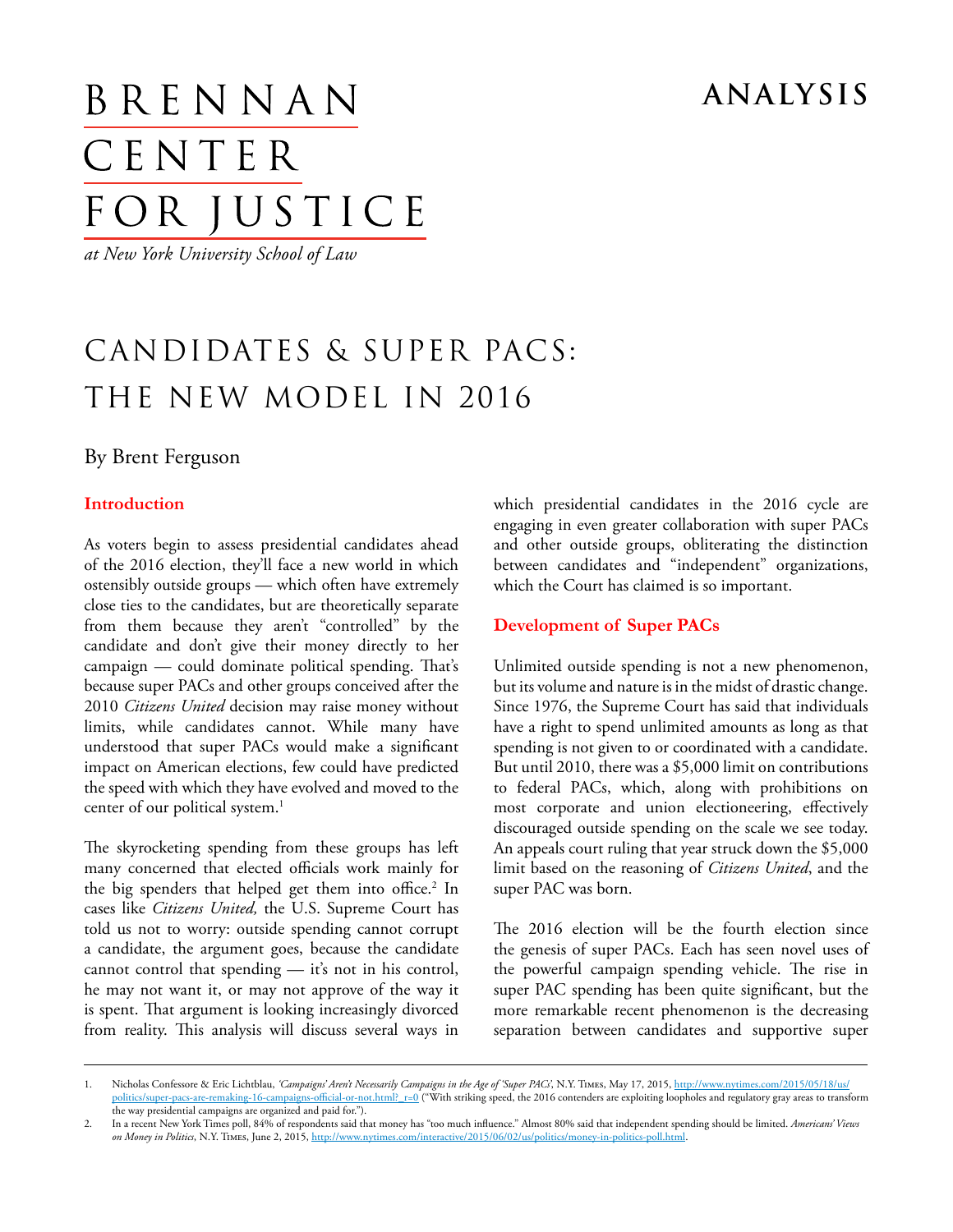PACs. The Supreme Court's conclusion in *Citizens United* allowed unlimited spending by corporations and unions, and rested on the premise that spending through outside groups was done separately from candidates, so there was no chance of bribery between candidate and spender. And as candidates continue to see that the hopelessly deadlocked Federal Election Commission (FEC) refuses to enforce the law, they have gone further and further toward ensuring that super PACs are not independent, but are the principal organ of their campaigns.

The transformation of super PACs into arms of candidates' campaign teams may well mean that elections are funded by even fewer donors, as candidates focus on raising money for their super PACs rather than in the \$5,400 chunks that can be given to their campaigns. Many worry that big donors will gain even more influence over policy, as contribution limits become meaningless, and candidates essentially get the direct benefit of unlimited donations from the country's wealthiest people and corporations through donations to groups that are nominally "independent" of the candidates, but in practice are closely aligned with their campaigns.

#### **How Candidates Are Using Super PACs and Other Groups This Election Cycle**

Early reports show that super PACs and other outside groups are poised to play an unprecedented role in the 2016 election cycle. *The New York Times* reports that candidates are using affiliated groups "engineered to avoid fund-raising restrictions imposed on candidates and their parties after the Watergate scandal."3 Here are six ways candidates are engaging with outside groups; some of these methods appear to be new, while some have previously been used in a limited fashion but are now commonplace among 2016 presidential contenders.

#### **(1) Presidential aspirants appear to be delaying their formal announcements to avoid following rules that apply to candidates:**

There is significant media speculation that a few candidates have delayed declaring that they are running for President to avoid laws that prevent them from coordinating with and raising unlimited money for super PACs.<sup>4</sup> The theory is that if no candidacy has been declared, there can be no unlawful coordination between a candidate and an independent group. Jeb Bush has been at the center of the debate about this practice: though in May 2015 he said in a speech that he is "running for President in 2016," he corrected himself and has not yet announced his candidacy.<sup>5</sup> During the early months of 2015, Bush has raised tens of millions of dollars in unlimited contributions for his Right to Rise super PAC; if he were a candidate (and some say he is), Bush would not be permitted to ask for more than \$5,000 from super PAC donors.<sup>6</sup> Similarly, as reported by the Campaign Legal Center, Carly Fiorina set up a super PAC in 2014 that raised \$1.8 million. Though she visited Iowa and New Hampshire early in 2015 and "self-identified as a 'candidate,'"7 she did not officially announce her presidential bid until several months later.8 Demonstrating how quickly this practice may catch on, it was recently reported that a prospective candidate for a U.S. Senate seat in Florida "has adopted the Bush model" and decided to delay announcing his candidacy until "meet[ing] with prospective donors via a newly minted super PAC."9

This apparently novel method of circumventing or possibly breaking the rules has not escaped the notice of government watchdog organizations. Democracy 21 and the Campaign Legal Center have filed complaints with the FEC against Jeb Bush, Martin O'Malley, Rick Santorum and Scott Walker,<sup>10</sup> saying that the four "must take the American people for fools — flying repeatedly to Iowa and New Hampshire to meet with party leaders and voters, hiring campaign staff, and raising millions of dollars from deep-pocketed mega

<sup>3.</sup> Nicholas Confessore & Eric Lichtblau, *'Campaigns' Aren't Necessarily Campaigns in the Age of 'Super PACs'*, N.Y. Times, May 17, 2015, [http://www.nytimes.com/2015/05/18/us/](http://www.nytimes.com/2015/05/18/us/politics/super-pacs-are-remaking-16-campaigns-official-or-not.html?_r=0) [politics/super-pacs-are-remaking-16-campaigns-official-or-not.html?\\_r=0](http://www.nytimes.com/2015/05/18/us/politics/super-pacs-are-remaking-16-campaigns-official-or-not.html?_r=0).

*Id.* ("Mr. Bush and several other contenders have delayed registering their campaigns with the Federal Election Commission, even as they travel the country, meet with voters, attend candidate forums and ask donors for money. That allows them — or so their representatives argue — to personally raise money for and coordinate spending with super PACs.").

<sup>5.</sup> Bush recently stated, "I'm running for president in 2016," then seemed to correct himself by saying "if I run" later in the sentence. Paul Blumenthal, *Jeb Bush Messes Up Charade Of Not Running For President*, Huff. Post, May 13, 2015, [http://www.huffingtonpost.com/2015/05/13/jeb-bush-president\\_n\\_7278624.html](http://www.huffingtonpost.com/2015/05/13/jeb-bush-president_n_7278624.html).

<sup>6.</sup> FEC rules allow candidates to appear at super PAC fundraisers but they may only solicit contributions within the federal limits. *See* FEC Advisory Opinion 2011-12 (June 30, 2011).

The Campaign Legal Center and Democracy 21 have written a letter to Attorney General Loretta Lynch arguing that Bush's fundraising is illegal because he is already legally a candidate. They have asked the Attorney General to appoint an independent Special Counsel to investigate Bush's super PAC. Letter from J. Gerald Hebert, & Fred Wertheimer to Loretta E. Lynch, U.S. Att'y Gen. (May 27, 2015), *available at* [http://www.campaignlegalcenter.org/sites/default/files/Letter%20to%20DOJ%20re%20Bush%20Super%20](http://www.campaignlegalcenter.org/sites/default/files/Letter to DOJ re Bush Super PAC %28May 2015%29 -- FINAL.pdf) [PAC%20%28May%202015%29%20--%20FINAL.pdf](http://www.campaignlegalcenter.org/sites/default/files/Letter to DOJ re Bush Super PAC %28May 2015%29 -- FINAL.pdf).

<sup>7.</sup> Paul S. Ryan, Campaign Legal Ctr., "Testing the Waters" and the Big Lie: How Prospective Presidential Candidates Evade Candidate Contribution Limits While the FEC Looks the Other Way (2015), *available at* [http://www.campaignlegalcenter.org/sites/default/files/Testing\\_the\\_Waters\\_and\\_the\\_Big\\_Lie\\_2.19.15.pdf.](http://www.campaignlegalcenter.org/sites/default/files/Testing_the_Waters_and_the_Big_Lie_2.19.15.pdf)

<sup>8.</sup> Jenna Johnson, *Carly Fiorina Begins Presidential Bid*, Wash. Post, May 4, 2015, [http://www.washingtonpost.com/blogs/post-politics/wp/2015/05/04/carly-fiorina-expected-to](http://www.washingtonpost.com/blogs/post-politics/wp/2015/05/04/carly-fiorina-expected-to-announce-run-for-president-monday/)[announce-run-for-president-monday/.](http://www.washingtonpost.com/blogs/post-politics/wp/2015/05/04/carly-fiorina-expected-to-announce-run-for-president-monday/)

<sup>9.</sup> Andrea Drusch, *Republican Candidate Adopts Jeb Bush Super-PAC Strategy for the Senate*, Nat'l J., May 19, 2015, [http://www.nationaljournal.com/politics/carlos-lopez-cantera-jeb](http://www.nationaljournal.com/politics/carlos-lopez-cantera-jeb-bush-super-pac-20150519)[bush-super-pac-20150519](http://www.nationaljournal.com/politics/carlos-lopez-cantera-jeb-bush-super-pac-20150519) .

<sup>10.</sup> Martin O'Malley and Rick Santorum have now declared their candidacies for president, and most predict that Jeb Bush will announce in the next week.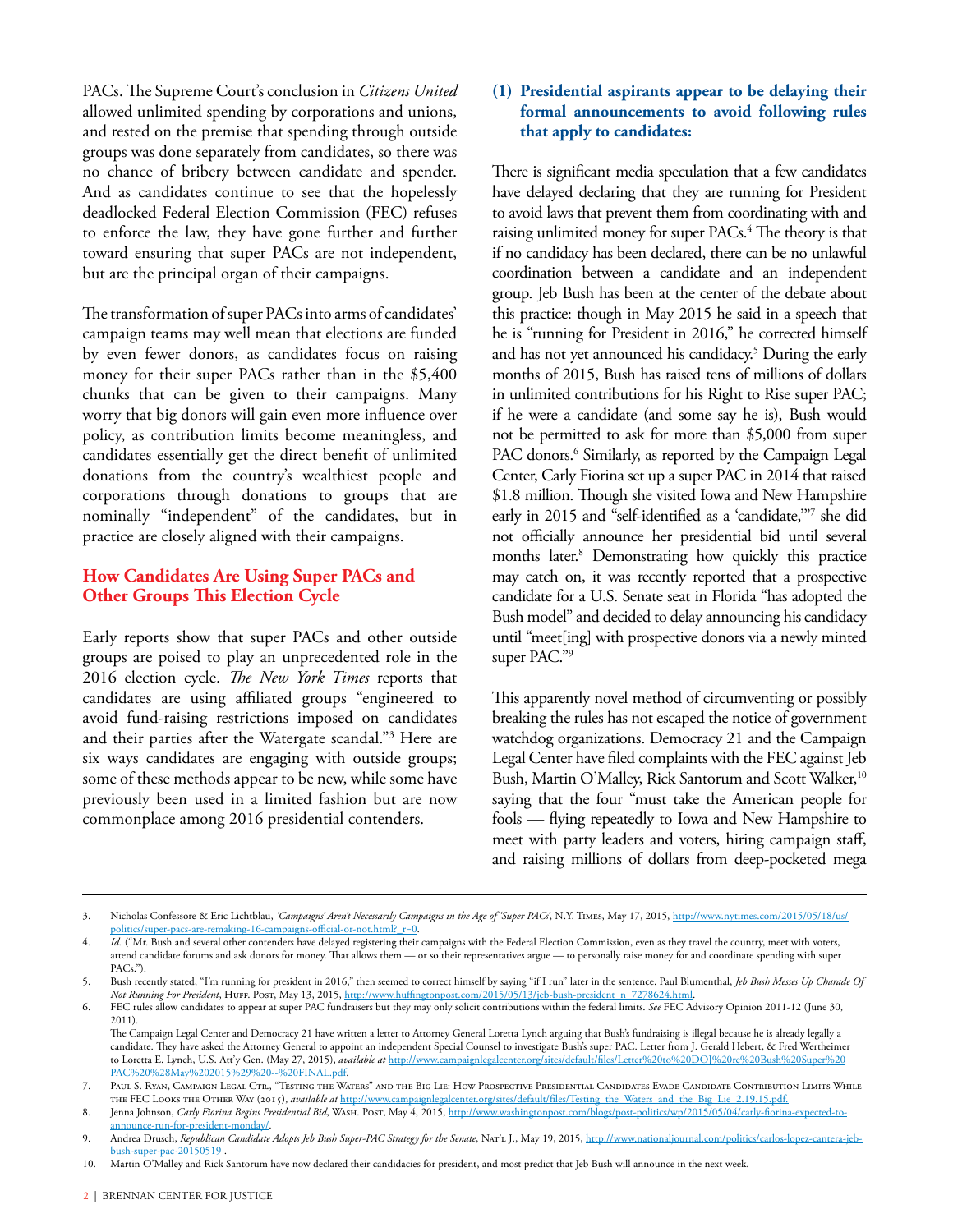donors, all the while denying that they are even 'testing the waters' of a presidential campaign."<sup>11</sup> Yet given the FEC's recent record of inaction, it seems unlikely the complaints will be fully investigated.

#### **(2) Several candidates' top aides may be working for super PACs:**

Candidates (declared and undeclared) have also seen their top-level aides leave to run supportive super PACs rather than staying to run the campaigns themselves. Historically, candidates' advisers have rarely left a campaign to work for an outside group dedicated to supporting their former boss. In recent elections, some lower-level candidate aides began to work for super PACs, but "nobody of [this level of] prominence within their respective candidates' circles has been dispatched from the beginning to run an outside group before."12

Super PACs are supposed to be independent, and contributions to them less potentially corrupting because the candidate cannot control how their money is spent. But when top-level aides work for a super PAC instead of a candidate, there is a compelling argument that the group will lose whatever "independence" it may have had, essentially functioning as an arm of the campaign because of the aides' familiarity with the candidate. And if they allow top advisers to work for a super PAC, candidates may be telling donors they should support that super PAC, and may reap the benefits of that support if the candidate is elected

A recent story in *The Washington Post* indicated that a top campaign adviser to Hillary Clinton is planning to run a supportive super PAC in order "to send an unequivocal signal that Clinton wants donors to rally around the independent group."13 There are reports that Jeb Bush's super PAC will

be run by a longtime aide even after Bush announces his candidacy.14 One of Rand Paul's closest advisers will run the main super PAC supporting his campaign, *The New York Times* reported.15

#### **(3) Candidates are fundraising for their preferred super PACs and other outside groups like never before:**

Much more than in the 2012 presidential election, candidates and those likely to run are now raising money for super PACs that support them. Again, when a candidate decides to spend her time raising money for a super PAC, it may indicate the candidate has endorsed the group and therefore that contributions to the super PAC will earn donors the same access and influence as campaign contributions.

Sometimes the candidates ask for money directly (declared candidates are allowed to ask for up to \$5,000 under current law),<sup>16</sup> and sometimes they simply headline a super PAC fundraiser and allow the group to make the direct request for money. When Mitt Romney attended a super PAC fundraiser during his 2012 campaign, the decision to do so was controversial; now, such fundraising is commonplace for top-level candidates.<sup>17</sup> Ahead of a potential presidential announcement in June, Jeb Bush "has been rushing to fill the Right to Rise bank account," with the goal of raising \$100 million by the end of May.<sup>18</sup> Before his announcement in late May, candidate George Pataki was the guest of honor at his super PAC's dinner at which co-chairs were asked for \$250,000 donations.<sup>19</sup> And Wisconsin Gov. Scott Walker has raised over \$5 million for Our American Revival, which has made clear that Walker does not control the group, but is "simply working with [it] to advance a big, bold conservative reform agenda across the country."20

<sup>11.</sup> Press Release, Campaign Legal Ctr., *FEC Complaints Against Presidential Hopefuls Show Widespread Violations, Total Disregard for Campaign Finance Law: They Must Take the American People for Fools*, (Mar. 31, 2015), <http://www.campaignlegalcenter.org/news/press-releases/fec-complaints-against-presidential-hopefuls-show-widespread-violations-total>. Bush was recently asked about the complaint in a television interview. He reaffirming that he was undecided and said he "would never" break the law. Kyle Balluck, *Bush Rejects Accusations of Election Law Violations*, The Hill, May 31, 2015, <http://thehill.com/blogs/ballot-box/presidential-races/243544-bush-dismisses-accusations-of-election-law-violations>.

<sup>12.</sup> Jim Rutenberg, *The Next Era of Campaign-Finance Craziness Is Already Underway*, N.Y. Times, Apr. 21, 2015, [http://www.nytimes.com/2015/04/21/magazine/the-next-era-of](http://www.nytimes.com/2015/04/21/magazine/the-next-era-of-campaign-finance-craziness-is-already-underway.html?ref=topics&_r=1)[campaign-finance-craziness-is-already-underway.html?ref=topics&\\_r=1](http://www.nytimes.com/2015/04/21/magazine/the-next-era-of-campaign-finance-craziness-is-already-underway.html?ref=topics&_r=1).

<sup>13.</sup> Matea Gold, *Guy Cecil in Talks to Join Pro-Clinton Super PAC, Reducing Jim Messina's Role*, Wash. Post, May 1, 2015, [http://www.washingtonpost.com/blogs/post-politics/](http://www.washingtonpost.com/blogs/post-politics/wp/2015/05/01/guy-cecil-in-talks-to-join-pro-clinton-super-pac-reducing-jim-messinas-role/?postshare=7091430515191682) [wp/2015/05/01/guy-cecil-in-talks-to-join-pro-clinton-super-pac-reducing-jim-messinas-role/?postshare=7091430515191682.](http://www.washingtonpost.com/blogs/post-politics/wp/2015/05/01/guy-cecil-in-talks-to-join-pro-clinton-super-pac-reducing-jim-messinas-role/?postshare=7091430515191682)

<sup>14.</sup> Maggie Haberman & Jonathan Martin, *Hints and Whispers Preceded Changes in Jeb Bush's Team*, N.Y. Times, June 8, 2015, [http://www.nytimes.com/politics/first-draft/2015/06/08/](http://www.nytimes.com/politics/first-draft/2015/06/08/hints-and-whispers-preceded-changes-in-jeb-bushs-team/) [hints-and-whispers-preceded-changes-in-jeb-bushs-team/](http://www.nytimes.com/politics/first-draft/2015/06/08/hints-and-whispers-preceded-changes-in-jeb-bushs-team/); Thomas Beaumont, *Jeb Bush Prepares to Give Traditional Campaign a Makeover*, AP, Apr. 21, 2015, [http://bigstory.ap.org/](http://bigstory.ap.org/article/409837aa09ee405493ad64a94b8c2c3d/bush-preparing-delegate-many-campaign-tasks-super-pac) [article/409837aa09ee405493ad64a94b8c2c3d/bush-preparing-delegate-many-campaign-tasks-super-pac.](http://bigstory.ap.org/article/409837aa09ee405493ad64a94b8c2c3d/bush-preparing-delegate-many-campaign-tasks-super-pac)

<sup>15.</sup> Jim Rutenberg, *The Next Era of Campaign-Finance Craziness Is Already Underway*, N.Y. Times, Apr. 21, 2015, [http://www.nytimes.com/2015/04/21/magazine/the-next-era-of](http://www.nytimes.com/2015/04/21/magazine/the-next-era-of-campaign-finance-craziness-is-already-underway.html?ref=topics&_r=1)[campaign-finance-craziness-is-already-underway.html?ref=topics&\\_r=1](http://www.nytimes.com/2015/04/21/magazine/the-next-era-of-campaign-finance-craziness-is-already-underway.html?ref=topics&_r=1).

<sup>16.</sup> *See, e.g.*, MJ Lee, *Clinton's Super PAC Fundraising Irks Progressives*, CNN Politics, May 18, 2015, [http://www.cnn.com/2015/05/18/politics/hillary-clinton-super-pac](http://www.cnn.com/2015/05/18/politics/hillary-clinton-super-pac-election-2016/)ection-2016/ ("Hillary Clinton's decision to personally raise money for a super PAC supporting her campaign is agitating her progressive critics."); Evan Halper, *Hillary Clinton's Use of 'Super PAC' May Undercut Her Finance Reform Message*, L.A. Times, May 7, 2015, [http://www.latimes.com/nation/politics/politicsnow/la-pn-hillary-clinton-fundraisers](http://www.latimes.com/nation/politics/politicsnow/la-pn-hillary-clinton-fundraisers-california-20150507-story.html)[california-20150507-story.html](http://www.latimes.com/nation/politics/politicsnow/la-pn-hillary-clinton-fundraisers-california-20150507-story.html)

<sup>17.</sup> Nicholas Confessore & Eric Lichtblau, *'Campaigns' Aren't Necessarily Campaigns in the Age of 'Super PACs'*, N.Y. Times, May 17, 2015, [http://www.nytimes.com/2015/05/18/us/](http://www.nytimes.com/2015/05/18/us/politics/super-pacs-are-remaking-16-campaigns-official-or-not.html?_r=0) [politics/super-pacs-are-remaking-16-campaigns-official-or-not.html?\\_r=0](http://www.nytimes.com/2015/05/18/us/politics/super-pacs-are-remaking-16-campaigns-official-or-not.html?_r=0).

<sup>18.</sup> Alex Isenstadt, *Jeb Bush's \$100M May*, Politico, May 8, 2015, http://www.politico.com/story/2015/05/jeb-bush-right-to-rise-super-pac-campaign-117753.html.

<sup>19</sup> Matea Gold, *Why super PACs Have Moved From Sideshow to Center Stage for Presidential Hopefuls*, Wash. Post, Mar. 12, 2015, [http://www.washingtonpost.com/politics/once-the](http://www.washingtonpost.com/politics/once-the-sideshows-super-pacs-now-at-the-forefront-of-presidential-runs/2015/03/12/516d371c-c777-11e4-a199-6cb5e63819d2_story.html)[sideshows-super-pacs-now-at-the-forefront-of-presidential-runs/2015/03/12/516d371c-c777-11e4-a199-6cb5e63819d2\\_story.html](http://www.washingtonpost.com/politics/once-the-sideshows-super-pacs-now-at-the-forefront-of-presidential-runs/2015/03/12/516d371c-c777-11e4-a199-6cb5e63819d2_story.html)

<sup>20.</sup> Nicholas Confessore & Eric Lichtblau, *'Campaigns' Aren't Necessarily Campaigns in the Age of 'Super PACs'*, N.Y. Times, May 17, 2015, [http://www.nytimes.com/2015/05/18/us/](http://www.nytimes.com/2015/05/18/us/politics/super-pacs-are-remaking-16-campaigns-official-or-not.html?_r=0) [politics/super-pacs-are-remaking-16-campaigns-official-or-not.html?\\_r=0](http://www.nytimes.com/2015/05/18/us/politics/super-pacs-are-remaking-16-campaigns-official-or-not.html?_r=0); Erin McPike, Scott Walker PAC: Jeb Bush is Not the Only One Who Can Raise Money, CNN Politics/ 16, 2015,<http://www.cnn.com/2015/03/16/politics/scott-walker-pac-donors-bundlers/>.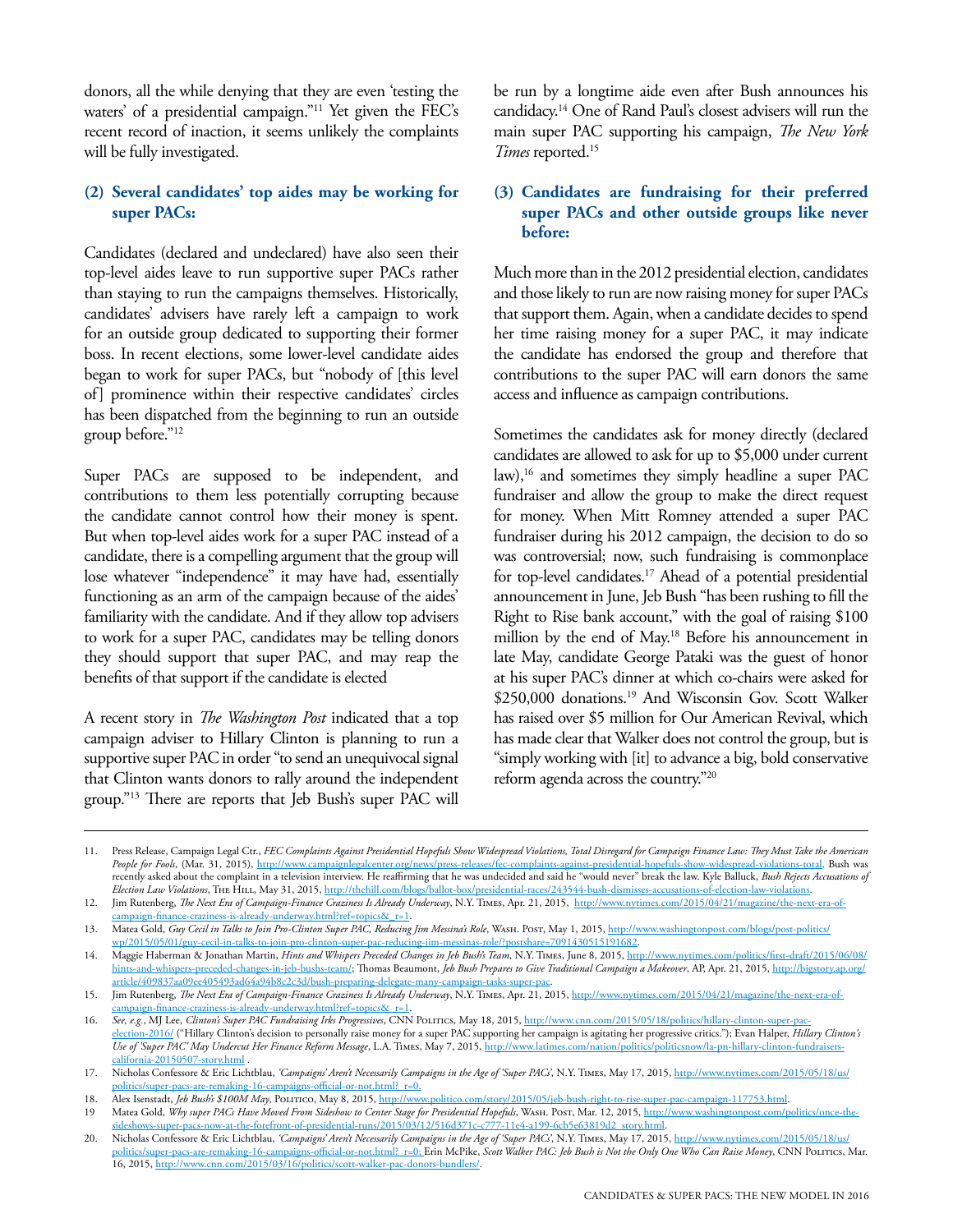#### **(4) Candidates are benefitting from a new species of dark money group with very close ties to the candidates and their super PACs:**

Further, candidates in this election cycle will likely benefit more from groups other than super PACs, such as nonprofits that do not need to disclose their donors. Such groups, usually organized under sections  $501(c)(4)-(6)$  of the tax code, have played a role in previous elections, but until now, most of the top-spending dark money groups have not been associated with a single candidate.<sup>21</sup>

Yet as *The Wall Street Journal* reports "[w]hat's different this time is the number of presidential hopefuls who are getting their own  $501(c)(4)$  groups, and the degree to which the groups are taking hold so early in the cycle."22 Marco Rubio's campaign has made news because a group affiliated with his super PAC "commissioned a political research book on early-state primary voters last year."23 Though a spokesman has said that the nonprofit focuses on "issue education," it was established by the head of Rubio's super PAC, and the research book was drafted by a firm that was recently paid \$200,000 by Rubio's leadership PAC. According to the *National Journal*, "[e]lements of the book seem tailor-made to aid a Rubio presidential campaign in particular."24 Jeb Bush also "has moved to shift costs like policy research and voter data maintenance to nonprofits that are formally independent of [his] campaign efforts."25

#### **(5) Super PACs may be expressly coordinating with candidates and relying on a questionable exception to justify it:**

At least one super PAC has stated its intention to fully coordinate with a candidate, but avoid regulation by distributing unpaid online communications. That group, called Correct the Record, has announced plans to fully coordinate its efforts with Hillary Clinton's campaign, including by using the same law firm as Clinton, saying its actions are legal because it will engage in unpaid online communications, "disseminating information about Clinton on its Web site and through its Facebook and Twitter accounts."26 Again, this raises concerns for those who are worried that the line between supposedly independent super PACs and candidates is getting too fuzzy: when a group can coordinate its message with a candidate, is it really independent? What use are contribution limits to candidates if there is a group that can accept unlimited contributions and then work with the candidate to produce communications on his behalf?

#### **(6) Candidates are using outside groups to serve basic campaign functions, not just to buy television and mail advertisements:**

As candidates become ever closer to the super PACs that support them, super PACs are broadening their functions. In the 2012 presidential election, super PAC spending focused on television and mail advertisements, leaving grassroots and voter turnout efforts to campaigns and parties. For example, the main super PAC supporting Mitt Romney spent almost 98 percent of its \$142 million in independent expenditures on broadcast and mail advertising.27 This means that candidates may be indebted to super PAC donors for more than just attack ads — they may come to rely on them for running viable campaigns. This year, there has been "an expansion not just of super PAC fundraising but of the PACs' responsibilities," marking a "big shift from four years ago."28 The director of Carly Fiorina's super PAC has explained that the group will "engage in recruiting and activating volunteers, contacting voters and even handling rapid response in the event that Mrs. Fiorina is attacked by the press or fellow candidates."29 Similarly, the super PAC supporting

<sup>21.</sup> In the 11 most competitive Senate races from 2014, the top outside spenders were mostly super PACs and dark money groups that spent on multiple races. Of the 20 top noncandidate spenders in those races, only one group (Kentucky Opportunity Coalition) was a single-candidate dark money group. Ian Vandewalker, Brennan Ctr. For Justice, OUTSIDE SPENDING AND DARK MONEY IN TOSS-UP SENATE RACES POST-ELECTION UPDATE (2015), http://www.brennancenter.org/sites/default/files/blog/Post\_Election\_Spending [pdf.](http://www.brennancenter.org/sites/default/files/blog/Post_Election_Spending.pdf)

<sup>22.</sup> John D. McKinnon, *Tax-Exempt Groups Give 2016 Hopefuls a Boost*, Wall St. J., June 8, 2015, [http://www.wsj.com/articles/tax-exempt-groups-give-2016-hopefuls-a](http://www.wsj.com/articles/tax-exempt-groups-give-2016-hopefuls-a-boost-1433802587)[boost-1433802587.](http://www.wsj.com/articles/tax-exempt-groups-give-2016-hopefuls-a-boost-1433802587)

<sup>23.</sup> Scott Bland, *Secret-Money Group Tied to Marco Rubio Super PAC Has Been Researching Presidential Primary Voters*, Nat'l J., Apr. 10, 2015, [http://www.nationaljournal.com/2016](http://www.nationaljournal.com/2016-elections/secret-money-group-tied-to-marco-rubio-super-pac-has-been-researching-presidential-primary-voters-20150410) [elections/secret-money-group-tied-to-marco-rubio-super-pac-has-been-researching-presidential-primary-voters-20150410.](http://www.nationaljournal.com/2016-elections/secret-money-group-tied-to-marco-rubio-super-pac-has-been-researching-presidential-primary-voters-20150410)

<sup>24.</sup> *Id.*

<sup>25.</sup> Maggie Haberman & Nicholas Confessore, *Hillary Clinton Embraces a 'Super PAC,' Trying to Erode a Republican Edge*, N.Y. Times, May 6, 2015, [http://www.nytimes.](http://www.nytimes.com/2015/05/07/us/politics/hillary-clinton-to-court-donors-for-super-pac.html?_r=1) [com/2015/05/07/us/politics/hillary-clinton-to-court-donors-for-super-pac.html?\\_r=1.](http://www.nytimes.com/2015/05/07/us/politics/hillary-clinton-to-court-donors-for-super-pac.html?_r=1)

<sup>26.</sup> Matea Gold, How a Super PAC Plans to Coordinate Directly with Hillary Clinton's Campaign, WASH. Post, May 12, 2015, [http://www.washingtonpost.com/blogs/post-politics/](http://www.washingtonpost.com/blogs/post-politics/wp/2015/05/12/how-a-super-pac-plans-to-coordinate-directly-with-hillary-clintons-campaign/) [wp/2015/05/12/how-a-super-pac-plans-to-coordinate-directly-with-hillary-clintons-campaign/;](http://www.washingtonpost.com/blogs/post-politics/wp/2015/05/12/how-a-super-pac-plans-to-coordinate-directly-with-hillary-clintons-campaign/) Press Release, Correct the Record, Correct The Record Launches as New ProClinton SuperPAC (May 12, 2015),<http://correctrecord.org/correct-the-record-launches-as-new-pro-clinton-superpac/> ("Correct The Record, though a SuperPac, will not be engaged in paid media and thus will be allowed to coordinate with campaigns and Party Committees."); Peter Overby, *'Candidates' Driving Cash-Filled Trucks Through Campaign-Finance Loopholes*, NPR Politics, May 15, 2015, [http://www.npr.org/sections/itsallpolitics/2015/05/15/407005810/candidates-driving-cash-filled-trucks-through-campaign](http://www.npr.org/sections/itsallpolitics/2015/05/15/407005810/candidates-driving-cash-filled-trucks-through-campaign-finance-loopholes)[finance-loopholes](http://www.npr.org/sections/itsallpolitics/2015/05/15/407005810/candidates-driving-cash-filled-trucks-through-campaign-finance-loopholes); Jennifer Epstein, *Is New Hillary Clinton Super-PAC Pushing Legal Boundaries*?, BLOOMBERG POLITICS, May 12, 2015, [http://www.bloomberg.com/politics/](http://www.bloomberg.com/politics/articles/2015-05-13/is-new-hillary-clinton-super-pac-pushing-legal-boundaries-) articles/2015-05-13/is-new-hillary-clinton-super-pac-pushing-legal-boundarie

<sup>27.</sup> Derek Willis, *Super PACs Are Gobbling Up Even More Power, Jeb Bush Edition*, N.Y. Times, Apr. 21, 2015, [http://www.nytimes.com/2015/04/22/upshot/super-pacs-gobbling-up](http://www.nytimes.com/2015/04/22/upshot/super-pacs-gobbling-up-even-more-power-jeb-bush-edition.html?_r=0&abt=0002&abg=1)[even-more-power-jeb-bush-edition.html?\\_r=0&abt=0002&abg=1.](http://www.nytimes.com/2015/04/22/upshot/super-pacs-gobbling-up-even-more-power-jeb-bush-edition.html?_r=0&abt=0002&abg=1)

<sup>28.</sup> Reid Epstein & Rebecca Ballhaus, *Roles of Presidential Super PACs Expanding*, Wall St. J., Apr. 30, 2015, [http://www.wsj.com/articles/roles-of-presidential-super-pacs](http://www.wsj.com/articles/roles-of-presidential-super-pacs-expanding-1430437766)[expanding-1430437766](http://www.wsj.com/articles/roles-of-presidential-super-pacs-expanding-1430437766).

<sup>29.</sup> Presumably, all of these actions will take place separately from the Fiorina campaign.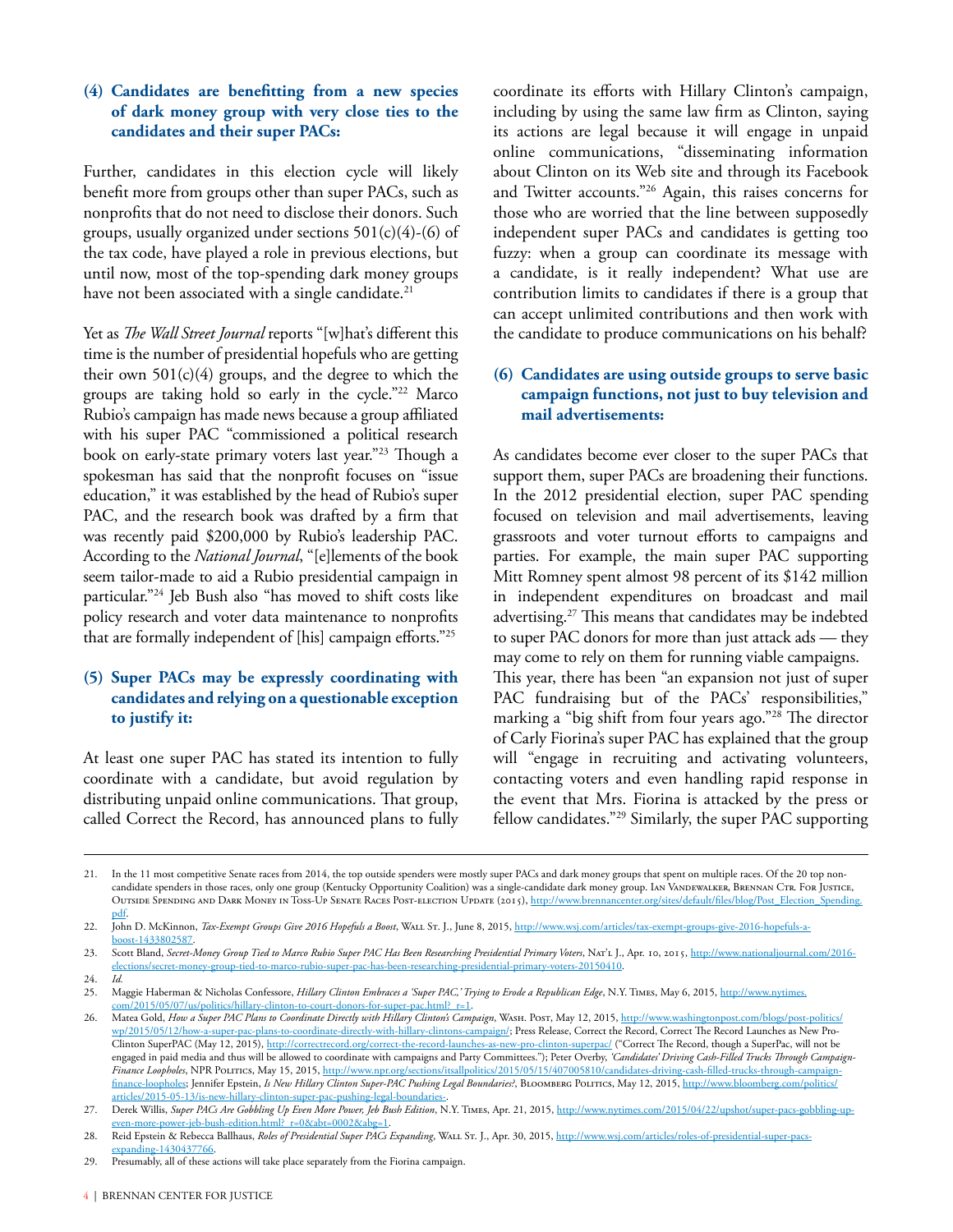Ben Carson's campaign will likely seek to improve voter turnout among groups that have not traditionally voted in Republican primary elections, according to *The Wall Street Journal*. 30

#### **The Future, and What Can Be Done**

On top of the Supreme Court's decisions limiting government's power to reduce the influence of money in politics, lack of enforcement is allowing candidates to collaborate closely with super PACs and dark money groups. The past few election cycles have shown that the trend is likely to continue: outside groups will raise and spend more money and work even more closely with campaigns. Unless something changes, super PACs and associated dark money nonprofits could very well take the lion's share of campaign responsibilities, essentially functioning in the way campaigns formerly functioned. Good-government advocates are concerned that when mega-donors can give to groups tied closely to candidates, those donors will get preferential treatment after the election, through tax breaks and other laws that help the specific donors or their industry.

Many view the proliferation of candidate-controlled super PACs as intractable, $31$  but there is no reason to throw in the towel, even if the Supreme Court does not quickly overrule its decisions that have unleashed unlimited spending. As the Brennan Center showed in a report issued last fall about state-level candidates coordinating with super PACs,<sup>32</sup> common-sense rules and enforcement can prevent many of the practices discussed above, such as candidates fundraising for super PACs and candidates' staffers being dispatched to work for outside groups.

First, either Congress or the FEC should improve rules concerning collaboration and overlap between candidates' campaigns and super PACs. As some states have already done, federal law could (a) prevent candidates from fundraising for super PACs that will support them; (b) prevent candidates' staffers from working for a super PAC during the same election cycle they work for a candidate; and (c) ensure that candidates and super PACs do not share information by using the same vendors or consultants. While federal law already partially targets these areas, the current regulations are too narrow. States like California and Connecticut have seen that proper rules prevent candidates and outside groups from collaborating with impunity.

Yet even better laws will not succeed if they go unenforced. The FEC has a dismal enforcement record in past election cycles and has thus far failed to address possible violations this cycle. Some have called for the Department of Justice (DOJ) to increase its enforcement efforts due to the FEC's inaction.<sup>33</sup> It's true that robust DOJ enforcement may curb some of the worst abuses through criminal prosecution, but its efforts cannot "substitute for competent and active civil enforcement" by the agency dedicated to administering the federal campaign system.<sup>34</sup>

The 2016 candidates are using super PACs like never before. Unfortunately, it's no surprise our leaders have done nothing to stop them: Congress and the FEC have consistently failed to act while the current system has been dismantled. Until that changes, we will continue to see politicians push the envelope, moving our elections further and further toward an elite bastion of funders and away from everyday Americans.

© 2015. This paper is covered by the Creative Commons "Attribution-No Derivs-NonCommercial" license (see<http://creativecommons.org>). It may be reproduced in its entirety as long as the Brennan Center for Justice at NYU School of Law is credited, a link to the Center's web pages is provided, and no charge is imposed. The paper may not be reproduced in part or in altered form, or if a fee is charged, without the Center's permisssion. Please let the Center know if you reprint.

<sup>30.</sup> Reid Epstein & Rebecca Ballhaus, *Roles of Presidential Super PACs Expanding*, Wall St. J., Apr. 30, 2015, [http://www.wsj.com/articles/roles-of-presidential-super-pacs](http://www.wsj.com/articles/roles-of-presidential-super-pacs-expanding-1430437766)[expanding-1430437766](http://www.wsj.com/articles/roles-of-presidential-super-pacs-expanding-1430437766).

<sup>31.</sup> In a recent New York Times poll, 58% of respondents said they were "pessimistic that changes will be made to improve the way political campaigns are funded in the United States." *Americans' Views on Money in Politics*, N.Y. Times, June 2, 2015,<http://www.nytimes.com/interactive/2015/06/02/us/politics/money-in-politics-poll.html>.

<sup>32.</sup> Chisun Lee, Brent Ferguson, & David Earley, Brennan Ctr. for Justice, After Citizens United: The Story in the States (2015), *available at* [https://www.](https://www.brennancenter.org/publication/after-citizens-united-story-states) [brennancenter.org/publication/after-citizens-united-story-states.](https://www.brennancenter.org/publication/after-citizens-united-story-states)

<sup>33.</sup> Letter from J. Gerald Hebert, & Fred Wertheimer to Loretta E. Lynch, U.S. Att'y Gen. (May 27, 2015), *available at* [http://www.campaignlegalcenter.org/sites/default/files/](http://www.campaignlegalcenter.org/sites/default/files/Letter to DOJ re Bush Super PAC %28May 2015%29 -- FINAL.pdf) [Letter%20to%20DOJ%20re%20Bush%20Super%20PAC%20%28May%202015%29%20--%20FINAL.pdf](http://www.campaignlegalcenter.org/sites/default/files/Letter to DOJ re Bush Super PAC %28May 2015%29 -- FINAL.pdf).

<sup>34.</sup> Zoë Carpenter, *Will Jeb Bush Get Away With His 'Scheme' to Skirt Campaign Finance Rules?*, The Nation, May 27, 2015, [http://www.thenation.com/blog/208353/will-jeb-bush-get](http://www.thenation.com/blog/208353/will-jeb-bush-get-away-his-scheme-skirt-campaign-finance-rules#)[away-his-scheme-skirt-campaign-finance-rules#.](http://www.thenation.com/blog/208353/will-jeb-bush-get-away-his-scheme-skirt-campaign-finance-rules#)